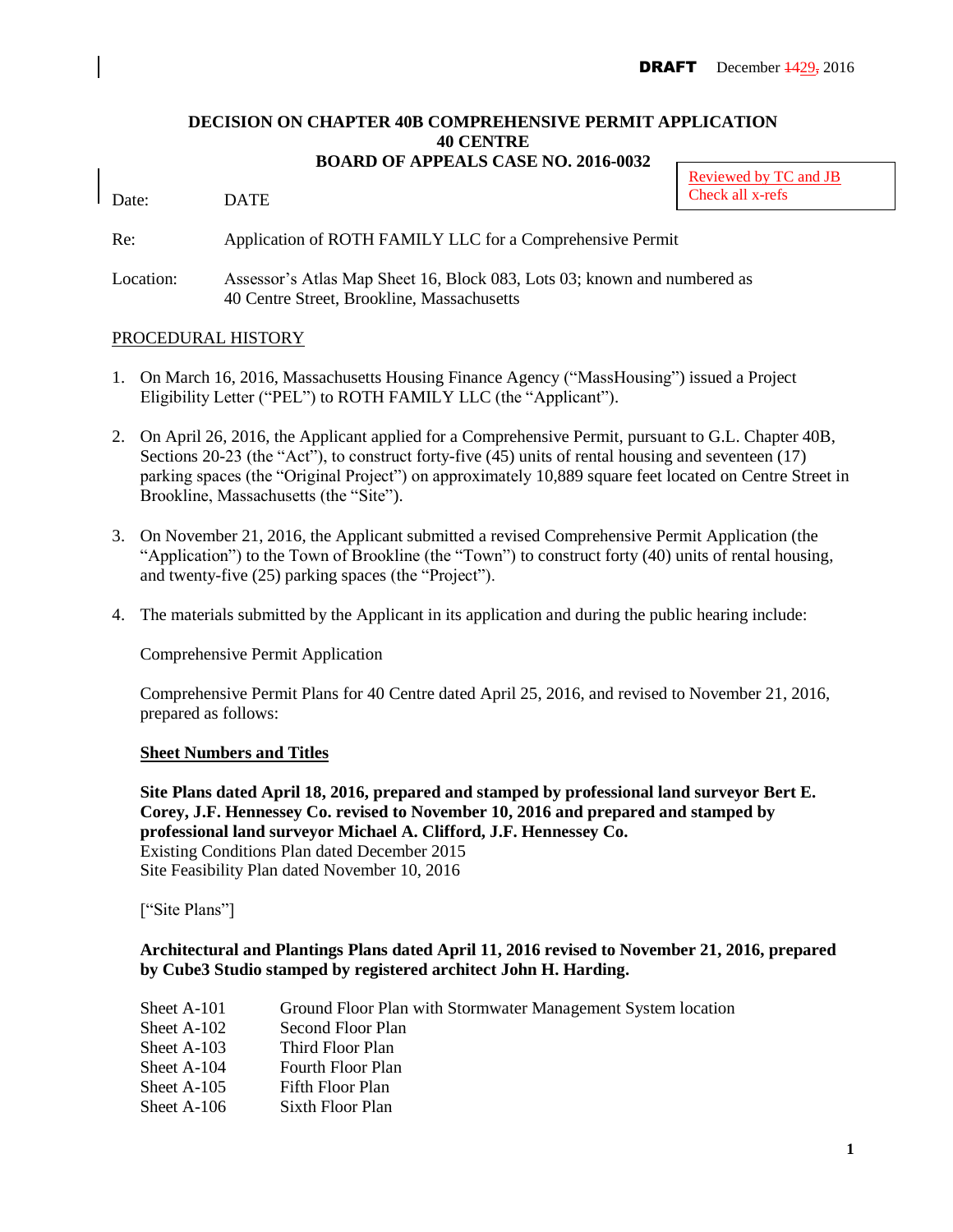| Sheet A-107 | Roof Plan                     |
|-------------|-------------------------------|
| Sheet A-201 | Elevation – Northeast (Front) |
| Sheet A-202 | Elevation – Northwest (Right) |
| Sheet A-203 | Elevation – Southwest (Back)  |
| Sheet A-204 | Elevation – Southeast (Left)  |

["Architectural Plans"]

Landscape Plans dated May 3, 2016, prepared by Ryan Associates.

["Landscape Plans"]

**Traffic Impact Assessment dated April 15, 2016, prepared Giles Ham, Vanasse & Associates, and supplemented by a study dated October 14, 2016 and prepared by Daniel Mills, MDM Transportation Consultants.**

**["Traffic Impact Assessment"]**

**Stormwater Narrative** dated November 10, 2016 and prepared by Schofield Brothers LLC. **["Stormwater Plans"]**

- 5. The Applicant submitted a Request for Waivers from local bylaws and regulations dated November 28, 2016.
- 6. The Brookline Board of Appeals (the "Board"), with the consent of the applicant, opened a duly advertised public hearing on May 23, 2016. The Board continued the hearing and heard and/or deliberated on testimony on the following dates: June 2, 2016, June 20, 2016, August 1, 2016, August 15, 2016, September 1, 2016, September 12, 2016, September 27, 2016, October 5, 2016, (continued), October 26, 2016, November 21, 2016, November 28, 2016, December 13, 2016, December 19, 2016, and January 3, 2017. All continuances beyond 180 days from May 23, 2016 were with the Applicant's written consent.
- 7. The Board conducted a duly noticed site visit on June 9, 2016.
- 8. On December 19, 2016 January 3, 2017 the Board closed the public hearing.
- *9. [placeholder for Board deliberation during public MEETINGS]*
- 10. The Board deliberated on the Application at a public *hearing/meeting* held on DATE and voted to grant a Comprehensive Permit subject to the conditions listed below.
- 11. As required by the Act, the Board notified all applicable local boards and commissions of the filing of the Application by sending a copy thereof to such local boards and commissions for their recommendations, all of which have been made a part of the record of these proceedings and have been taken into consideration by the Board in rendering its Decision.
- 12. During the course of the public hearing, the Town staff, boards, commissions, and local residents submitted oral and written testimony with respect to the Project. The Board considered the technical review of Town department heads and independent traffic and parking peer reviews in regard to public health and safety, environmental health, preliminary stormwater management plans, and other issues of local concern.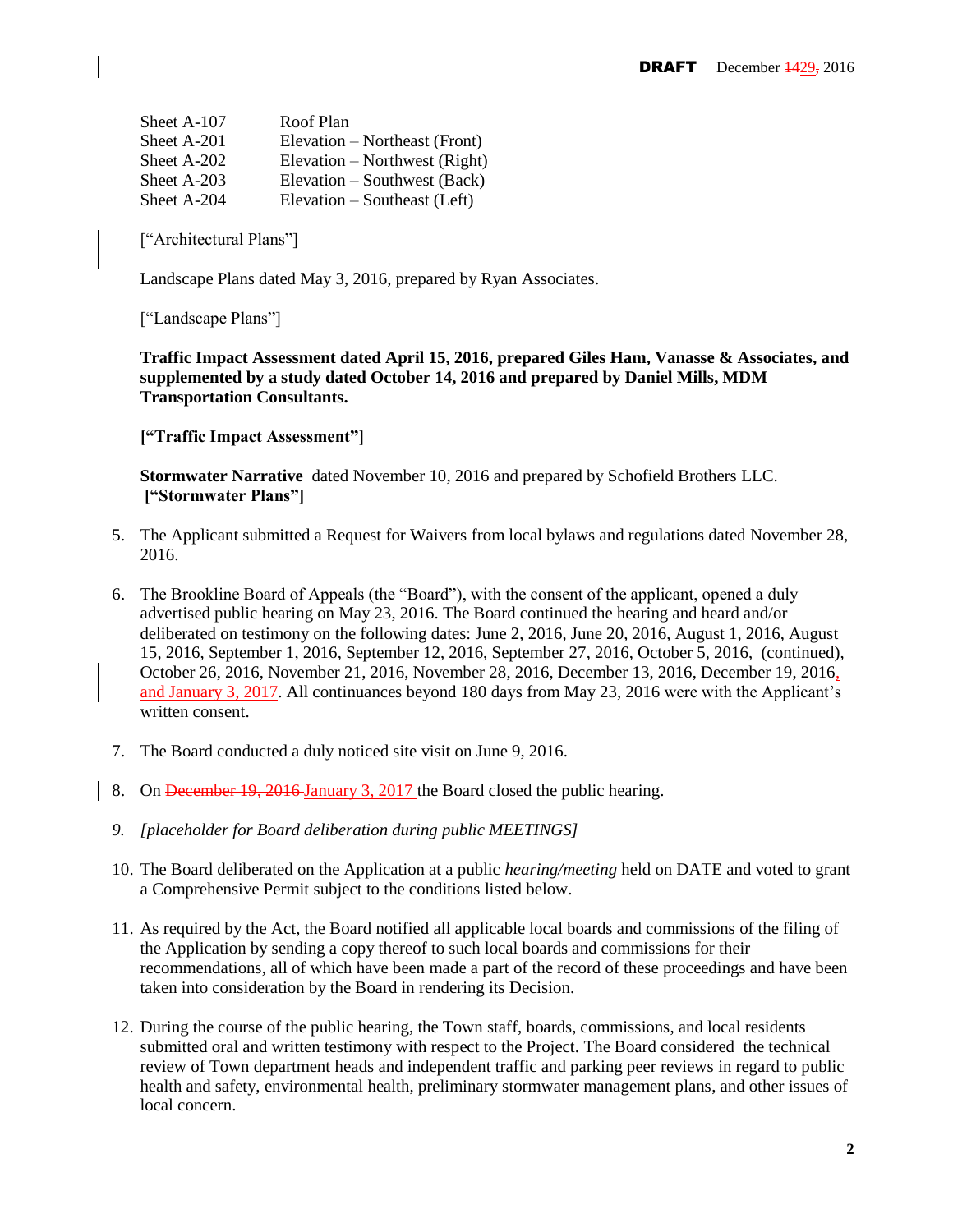13. The following consultants and independent peer reviewers assisted the Board in its review of the application:

Engineering, Traffic, and Parking James Fitzgerald, P.E. Environmental Partners Group, Inc. Quincy, Massachusetts

Arthur G. Stadig, P.E. Managing Principal Walker Parking Consultants Boston, Massachusetts

Site and Building Design Clifford Boehmer, AIA, President Davis Square Architects Somerville, Massachusetts

Mass Housing Partnership Fund Chapter 40B Advisor Judith Barrett, Planner RKG Associates Boston, Massachusetts

## GOVERNING LAW

- 1. The law governing this application is the Comprehensive Permit Law, Massachusetts General Laws, Chapter 40B, §§ 20-23 (the "Act"), and the regulations promulgated by the Department of Housing and Community Development ("DHCD"), 760 CMR 56.00 et seq. (the "Regulations").
- 2. The Act promotes regional distribution of low or moderate income housing by preventing individual cities and towns from using zoning to block construction of such housing. Toward these ends, the purposes of the Act are satisfied if (a) a town has low or moderate income housing in excess of 10 percent of the total number of year-round housing units reported in the latest decennial census; or (b) a town has low or moderate income housing which is on sites comprising 1.5 percent or more of the town's total land area zoned for residential, commercial, or industrial use;, or (c) if the application results in the commencement of low and moderate income housing construction on sites comprising more than .3 percent of such total area or 10 acres, whichever is larger, in one year.
- 3. The Regulations expand the conditions for satisfying the statute to include various "safe harbor" opportunities, such as certification of progress under an approved Housing Production Plan (HPP), where "progress" means achieving a minimum annual low- or moderate-income housing production threshold established by DHCD (in Brookline, at least 131 new low- or moderate-income units); or increasing the number of low- or moderate-income units by at least 2 percent of the community's yearround housing units (in Brookline, this would mean a minimum of 562 new low- or moderate-income units in a single calendar year).
- The Board's decision on a comprehensive permit must balance the regional need for low- or moderateincome housing against the Town's long-range planning goals and local requirements and regulations to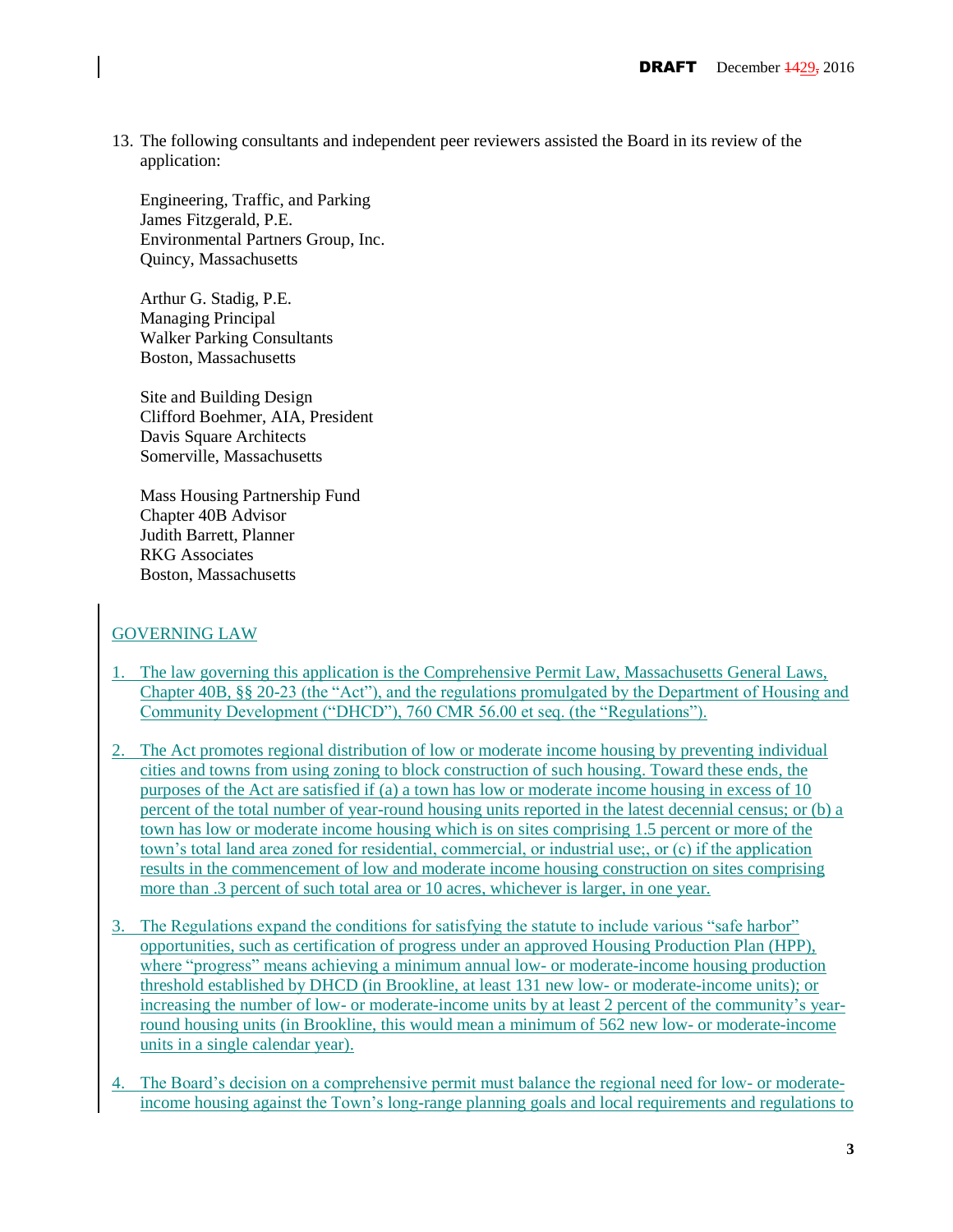the extent that they are applied equally to subsidized and unsubsidized housing, and valid concerns about the health and safety of residents of the proposed housing, the surrounding neighborhood, or the Town as a whole.

## FINDINGS

- The Town of Brookline does not meet the statutory minima set forth in G.L. c. 40B § 20 or 760 CMR 56.03(3):
- 2. According to the Commonwealth's Department of Housing and Community Development (DHCD) Subsidized Housing Inventory ("SHI"), as defined in 760 CMR 56.02, as of May 23, 2016, eight-and $s$  is  $s$  is the tenths percent (8.6 %) of the Town's total housing stock constituted SHI eligible housing, as defined in 760 CMR 56.02. Thus, the Town does not meet the 10 percent statutory minimum.
	- a. The Board has received no evidence that existing affordable housing units are on sites which comprise less than 1.5 percent of the total land area of the Town which is zoned for residential, commercial or industrial use (excluding land owned by the United States, the Commonwealth of Massachusetts or any political subdivision thereof). Accordingly, the Board did not exercise the provisions of 760 CMR 56.03(8), which require the Board to provide written notice to the Applicant, with a copy to the Department, that it considers that a denial of the permit or the imposition of conditions or requirements would be consistent with local needs, together with the grounds that have been met.
	- b. The granting of this comprehensive permit will not result in the commencement of construction of low or moderate income housing units on a site comprising more than three tenths of one percent of land area in the Town of Norfolk or ten acres, whichever is larger, zoned for residential, commercial or industrial uses (excluding land owned by the United States, the Commonwealth of Massachusetts or any political subdivision thereof) in any one calendar year.
	- c. The Town does not qualify for any of the "safe harbor" provisions under 524 CMR 56.03. Most specifically, the Town of Brookline did not have a DHCD-approved Housing Production Plan as of April 26, 2016May 23, 2016, so there was no Housing Production Plan eligible for certification at that time.
- 2.3. The Town has an ongoing, active program of promoting: low- and moderate-income housing, including inclusionary zoning; financial and technical assistance to non- and for-profit property owners and developers; technical and financial assistance to those seeking to purchase, rent and rehabilitate affordable homes; and other Chapter 40B affordable housing developments.
- $\frac{3.4}{8}$ . MassHousing has determined that the project submitted in the Project Eligibility Application was eligible under the New England Fund housing subsidy program, and at least twenty-five (25) percent of the forty-five (45) units would be available to households earning at or below eighty (80) percent of the Area Median Income ("AMI"), adjusted for household size, as published by the U.S. Department of Housing and Urban Development.
- $\frac{4.5}{4.5}$ . The Applicant submitted a comprehensive permit application changing the unit mix and proposing that at least twenty (20) percent of the forty-five (45) units would be available to households earning at or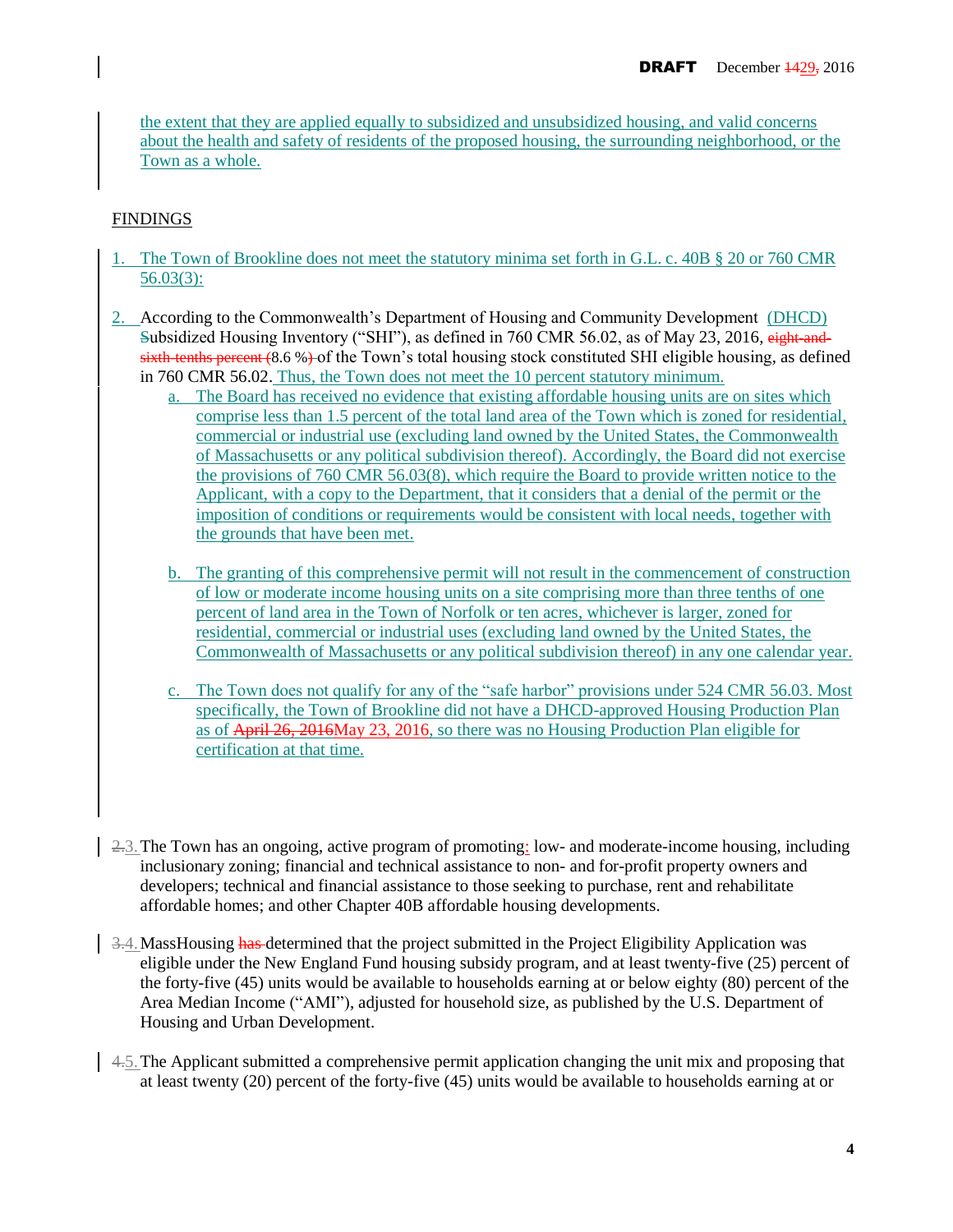below fifty (50) percent of the Area Median Income ("AMI"), adjusted for household size, as published by the U.S. Department of Housing and Urban Development.

- 5.6.Katherine Lacy, 40B Specialist, MassHousing submitted a letter dated May 27, 2016, to Robert Engler, SEB Consultants, the Applicant's 40B consultant, confirming that a new Project Eligibility Letter is not required as a result of the change in unit mix.
- $\frac{6}{7}$ . The Site is within the M-1.0 (multi-family) zoning district as defined in the Brookline Zoning By-Law amended June 2, 2014, located on Centre Street, which spans and abuts different zoning districts of varying densities, building typologies, and building heights: F-1.0 (three-family), G-1.75 (CC) (General Business District Coolidge Corner Overlay District), M-1.5 and M-2.0 (multi-family).
- 7.8.The Site is located within that section of Centre Street that extends from the location of the Site to the Williams Street intersection on which the front yard setback modal pattern ranges from approximately 22 feet on the southeast-bound side to approximately 27 feet on northwest-bound side from 30 Centre Street to the Fuller Street-Centre Street intersection.
- 8.9. The Site abuts a private surface parking lot to the northwest and a municipal surface parking lot to the northeast, three-and-a-half story row-houses to the southeast, a nine-story apartment building to the southwest, and two-and-a-half story single family homes to the north.
- 9.10. The Site currently features one two-story structure, designed in 1921, with a ground floor medical office space and a rental housing unit on the second floor, a driveway, and eight (8) surface parking spaces at the rear.
- 10.11. In August 2015, the Brookline Preservation Commission (the "Preservation Commission") reviewed the Applicant's demolition review application and deemed the structure at 40 Centre Street architecturally significant pursuant to the Town Demolition By-Law Section 5.3, and imposed a oneyear stay of demolition.
- 11.12. As part of the public hearing process, Associate Town Counsel Jonathan Simpson submitted a letter dated June 10, 2016, to the Board summarizing his conversation with Ryan Maciej of the Massachusetts Historical Commission (the "MHC") in February 2016. Mr. Maciej explained that the normal course of action is for the subsidizing agency to submit the Project Notification Form (the "PNF") to MHC once a project has received a comprehensive permit and the agency is prepared to issue its final decision on financing. The PNF includes details about the project, including plans and elevations, intended to allow MHC to determine what, if any, adverse effect the project will have on the relevant State Register properties.
- $\frac{12.13}{ }$ . The Planning Board in written testimony to the ZBA dated June 3, 2016 recommended that the following elements of the Project's design be addressed: height, front and rear yard setbacks, garage entrance design, parking ratio, and building articulation and materials.
- 13.14. At the September 1, 2016 and September 27, 2016 public hearings, after consideration of the testimony provided by independent traffic peer reviewer James Fitzgerald, P.E., the Board deemed the Applicant's Traffic Impact Assessment insufficient as submitted and requested that a full traffic study be submitted. The Applicant submitted a new traffic study dated October 14, 2016.
- $\vert$  44.15. As part of the public hearing, on November 21, 2016, the Applicant presented a formally amended plan that included architectural drawings, shadow studies, and renderings with surrounding context for the Project, which includes forty (40) rental housing units in six (6) stories and twenty-five (25) ground-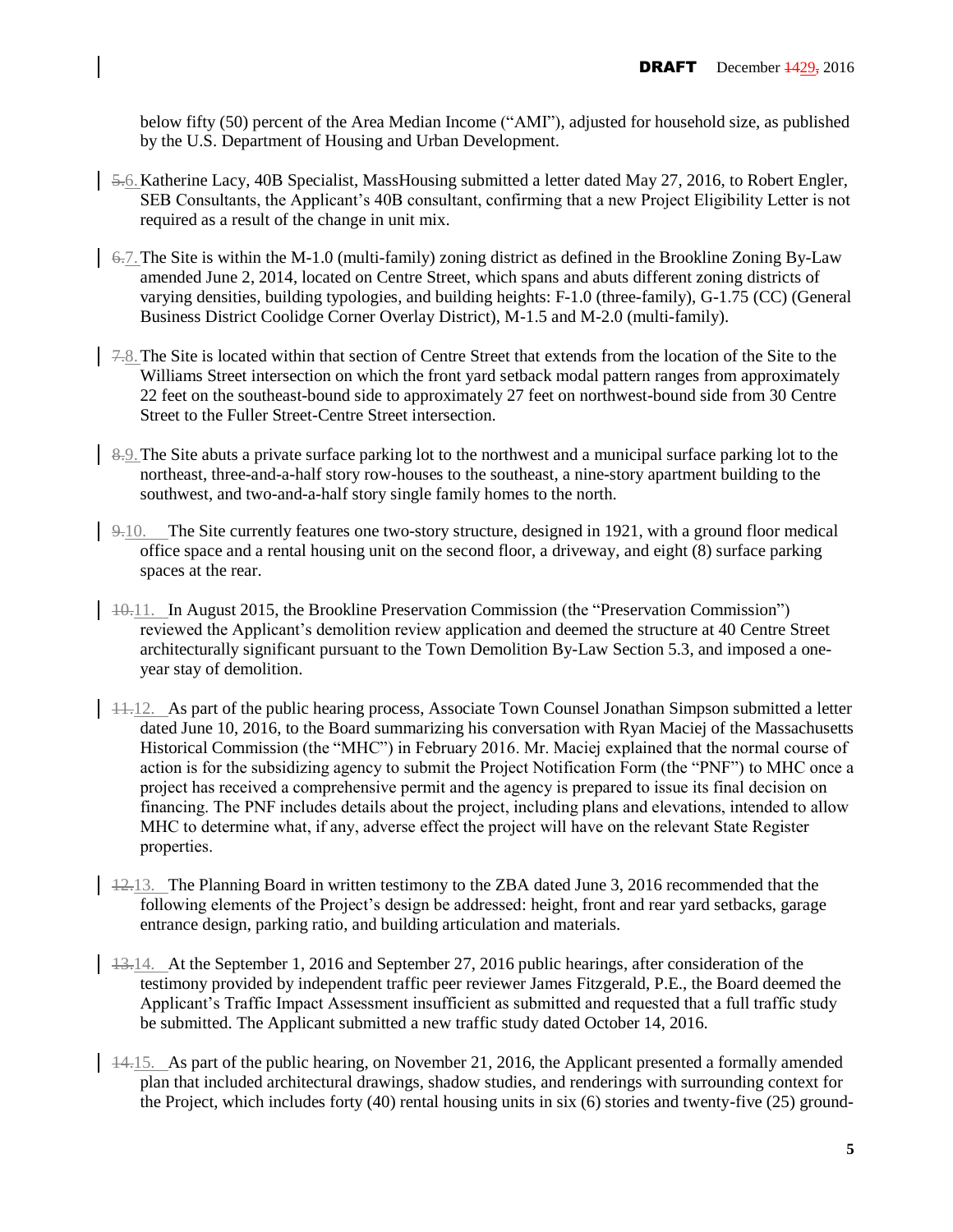level garaged parking spaces, at least eight (8) of which are elevated above seventeen (17) ground level parking spaces as part of an unattended, semi-automated stacked parking system as configured on Sheet A101 of the plans listed in Item 4 under Procedural History.

- $\frac{15.16}{ }$ . The Board heard the concerns of Town staff, boards, commissions, and local residents and weighed them against local needs. The Board determined that the Project, as conditioned below, is Consistent with Local Needs, as that term is defined in 760 CMR 56.02, as required by the Act.
	- 17. The Board finds that the conditions imposed in this Decision are necessary in order to address Local Concerns. The Board finds that such conditions will not render the project uneconomic. To the extent that such conditions may render the project uneconomic, the Board finds that the Local Concerns outweigh the potential benefits of the proposed affordable units.
	- 18. The Board finds that granting certain waivers from local by-laws and regulations is acceptable even though granting any waivers may have an adverse impact on Local Concerns. Nevertheless, the Board finds that the Local Concerns affected thereby do not outweigh the regional need for affordable housing, especially given the Project changes the Applicant has agreed to make, specifically the redesign of the building and improvements to the site layout in direct response to concerns of the Board and other parties in interest, and in response to recommendations from the Board's peer review consultants and the Town's professional staff.
	- 19. The Board acknowledges concerns raised by abutters and other interested parties. The Board finds that despite these concerns, the Project addresses local and regional housing needs.
	- 20. The Board finds that many of the concerns expressed by abutters and other interested parties during the public hearing process involve pre-existing conditions on Centre Street and the surrounding area that are not directly related to or caused by the Project.
	- 16.21. The Applicant has had the opportunity to review the following conditions and the Board's action on the requested waivers from local rules, and has no objections.

## DECISION

Pursuant to the Act, the Board, after convening a public hearing and making findings of fact, grants a Comprehensive Permit to the Applicant for the construction of forty (40) units of rental housing and no fewer than 25 parking spaces, as shown on the Site Plans and Architectural Plans, subject to all of the conditions listed below.

# **CONDITIONS**

- 1. The Project shall include no more than forty (40) units of rental housing in a structure (the "Structure") no taller than six (6) stories and no fewer than twenty-five (25) parking spaces in the garage located on the ground level of which no fewer than four (4) compact parking spaces, which are shown on the Site Plans and the Architectural Plans in Item 4 under Procedural History, are permitted. No more than the twenty-five (25) percent of the total parking spaces maximum are permitted to be compact spaces, as allowed under the Town Zoning By-Law as of this date... which is shown on the Site Plans and the Architectural Plans in Item 4 under Procedural History.
- 2. At least eight (8) of the twenty-five (25) parking spaces shall be elevated in an unattended, semiautomated parking system in accordance with pertinent State regulations.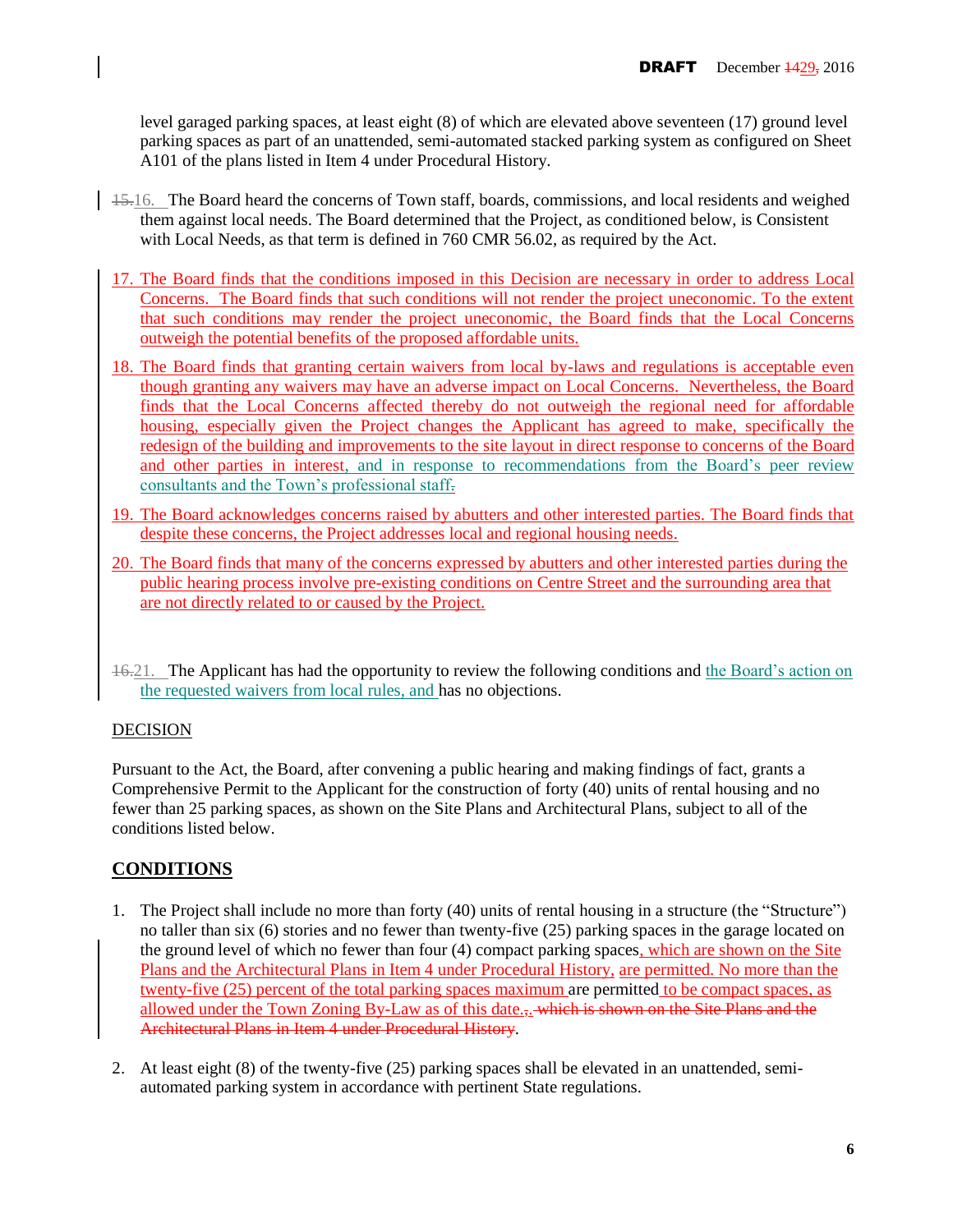3. No fewer than five (5) parking spaces shall be available at no cost to the occupants of the affordable units, subject to the approval of the subsidizing agency.

| Unit Type             | Number of Units | <b>Total Bedrooms</b><br>per Unit Type |
|-----------------------|-----------------|----------------------------------------|
|                       |                 |                                        |
| Studio                | 16              |                                        |
| One Bedroom           |                 |                                        |
| One-Bedroom with Den* |                 | 14                                     |
| Two-Bedroom           |                 | 10                                     |
| Three-Bedroom         |                 | 15                                     |
|                       |                 | TOTAL <sub>62</sub>                    |

4. The total maximum number of bedrooms shall be

\* A room at least 100 sf is considered a bedroom pursuant to Zoning By-Law Section 6.02, Paragraph 1, Table of Off-Street Parking Requirements.

- 5. With respect to the Applicant's Request for Waivers from local bylaws and regulations dated December 13, 2016, the Board approves those waivers listed in Exhibit 1. The Project must comply with bylaws and regulations not waived.
- 6. Prior to the issuance of a Building Permit, the Applicant shall submit final floor plans and elevations for the buildings, indicating façade design and rooftop details subject to the review and approval of the Assistant Director for Regulatory Planning for consistency with the plans listed under Item 4 under Procedural History. Color, windows, and materials shall be reviewed and approved on Site by the Assistant Director for Regulatory Planning within a reasonable timeframe.
- 7. After the last Certificate of Occupancy is issued, and at least once per year, the Applicant shall submit proof to the Building Commissioner that the parking system is operational and has been maintained in accordance with pertinent State regulations governing elevators, and that training for safe operation of the parking system has been provided to occupants of the Project.
	- 8. Prior to the issuance of a Building Permit, the Applicant shall submit final site and landscaping plans indicating: plant types and sizes and an adequate plan for maintaining, and replacing as necessary, the plantings on the Site; location of, height of, and materials for fences, walls, and patios; exterior lighting; location of utilities, mechanicals, parking spaces, and bicycle storage; location of trash, recycling, and snow storage, subject to the review and approval of the Assistant Director for Regulatory Planning.
- 9. Prior to the issuance of a Bbuilding Ppermit, the Applicant shall submit a lighting plan to the Director of Engineering and Transportation and the Building Commissioner for review and approval. All exterior lighting on the Site shall be installed and maintained so that no direct light or glare shines on any street or any nearby homes and headlight glare from vehicles entering or leaving the Site or parking on the Site shall be shielded in accordance with local bylaws.
- 10. Prior to the issuance of a building permitCommencement of Construction, the Applicant shall meet with the Town Arborist to review the health of the existing street trees and provide a plan for protecting existing street trees during construction, and planting additional street trees, for the review and approval by the Town Arborist with all costs borne related to the performance thereunder by the Applicant. Any proposed removal of street trees shall beis subject to M.G.L. c.87 "the Shade Tree Acts."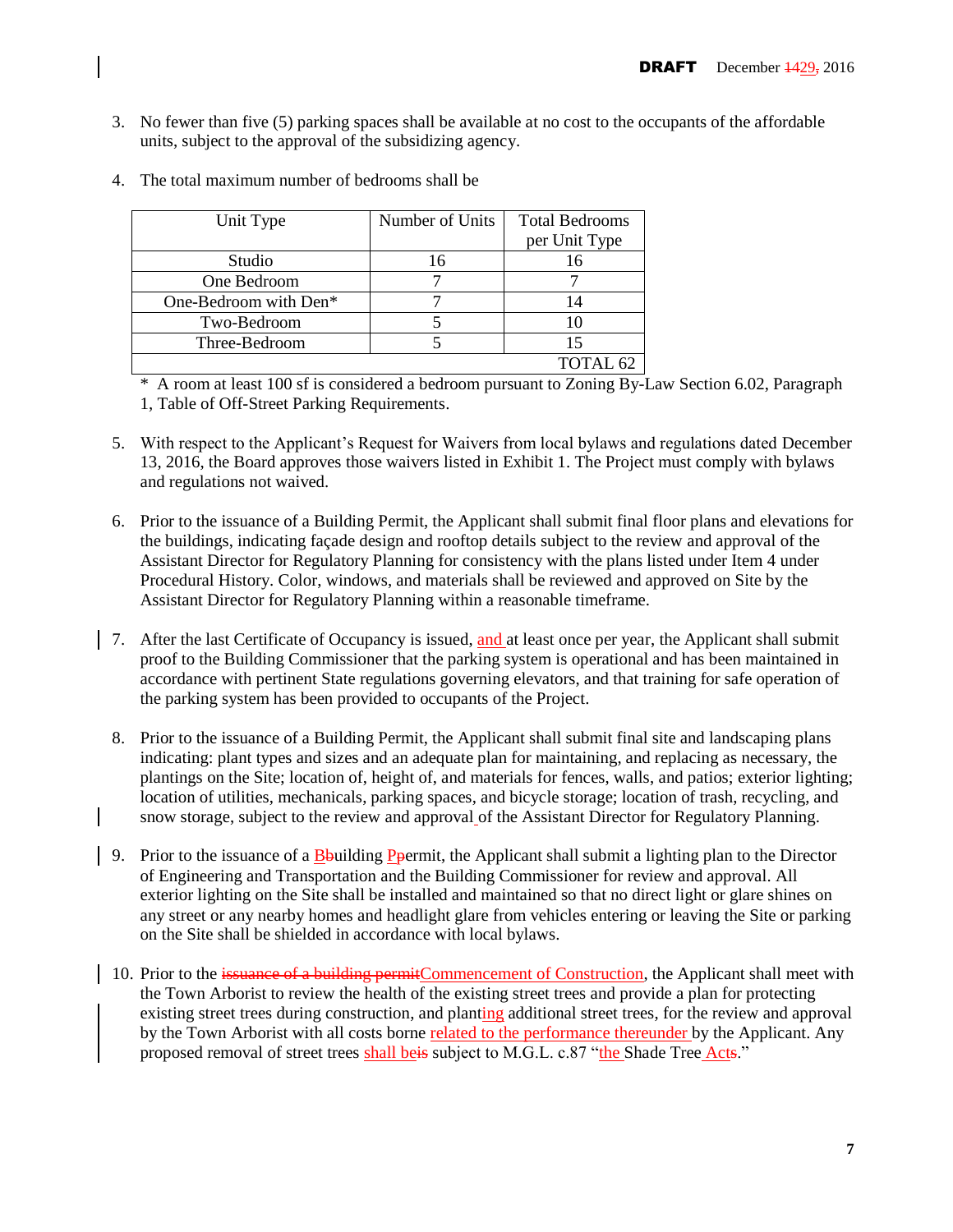- <sup>1</sup> 11. Prior to the issuance of a Building Permit, the Applicant shall submit a stormwater management and drainage plan to the Director of Engineering and Transportation for review and approval.
	- 12. Prior to approval of the site plan by the Director of Engineering and Transportation in accordance with Condition 18, the Applicant shall undertake field investigations to verify assumptions used in the design of the infiltration system and submit a report certified by a registered civil engineer to the Director of Engineering and Transportation detailing soil permeability, soil texture, and depth to seasonal high ground water.
	- 13. Traffic mitigation shall be as follows:
		- (a) The Applicant, in consultation with the Director of Engineering and Transportation, shall install a STOP sign and a stop line consisting of concrete pavers at the Site's new driveway exit with all costs borne by the Applicant.
		- (b) The Applicant, in consultation with the Director of Engineering and Transportation, shall install a NO PARKING THIS SIDE sign in the public way on Centre Street toward Beacon Street near the Site.
		- (c) The Applicant shall ensure that the driveway apron is at the same level as the sidewalk elevation and that the material for the driveway apron is the same as that of the sidewalk.
	- 14. Prior to the issuance of a Building Permit, the Applicant shall submit a rubbish/recycling plan and schedule to the Chief of Environmental Health for review and a determination of compliance with Town regulations and that said plan shall include provisions guaranteeing that:
		- (a) a rubbish compactor shall be installed in the rubbish storage room and no fewer than two (2) receptacles each of which is sized no smaller than two-cubic-yards shall be provided for the rubbish generated by the Project; a plan that shows where receptacles would be stored and where a third receptacle would be stored if required for compliance with State Sanitary Housing Code;
		- (b) no fewer than two (2) receptacles each of which is sized no smaller than two-cubic-yards shall be provided for the recycling generated by the Project; a plan that show where receptacles would be stored and where additional receptacles would be stored if required for compliance with State Sanitary Housing Code;
		- (c) the rubbish/recycling storage room shall be maintained in compliance with State Sanitary Housing Code and Fire Code requirements;
		- (d) the rubbish/recycling storage room shall be sized to accommodate no fewer than four (4) receptacles each of which is sized no smaller than two-cubic yards;
		- (e) noise-reducing sheet rock (i.e. quiet rock) or similar material shall be installed if a dwelling unit is located above the rubbish storage room to reduce noise impact;
		- (f) the Applicant shall inform the Public Health Department when the Project is ninety (90) percent occupied so that the Chief of Environmental Health may review and approve the preliminary rubbish/recycling plan for compliance;
		- (g) all rubbish generated by Project shall be disposed of twice weekly by a private waste management service contracted by the Applicant in compliance with all applicable regulations; the Chief of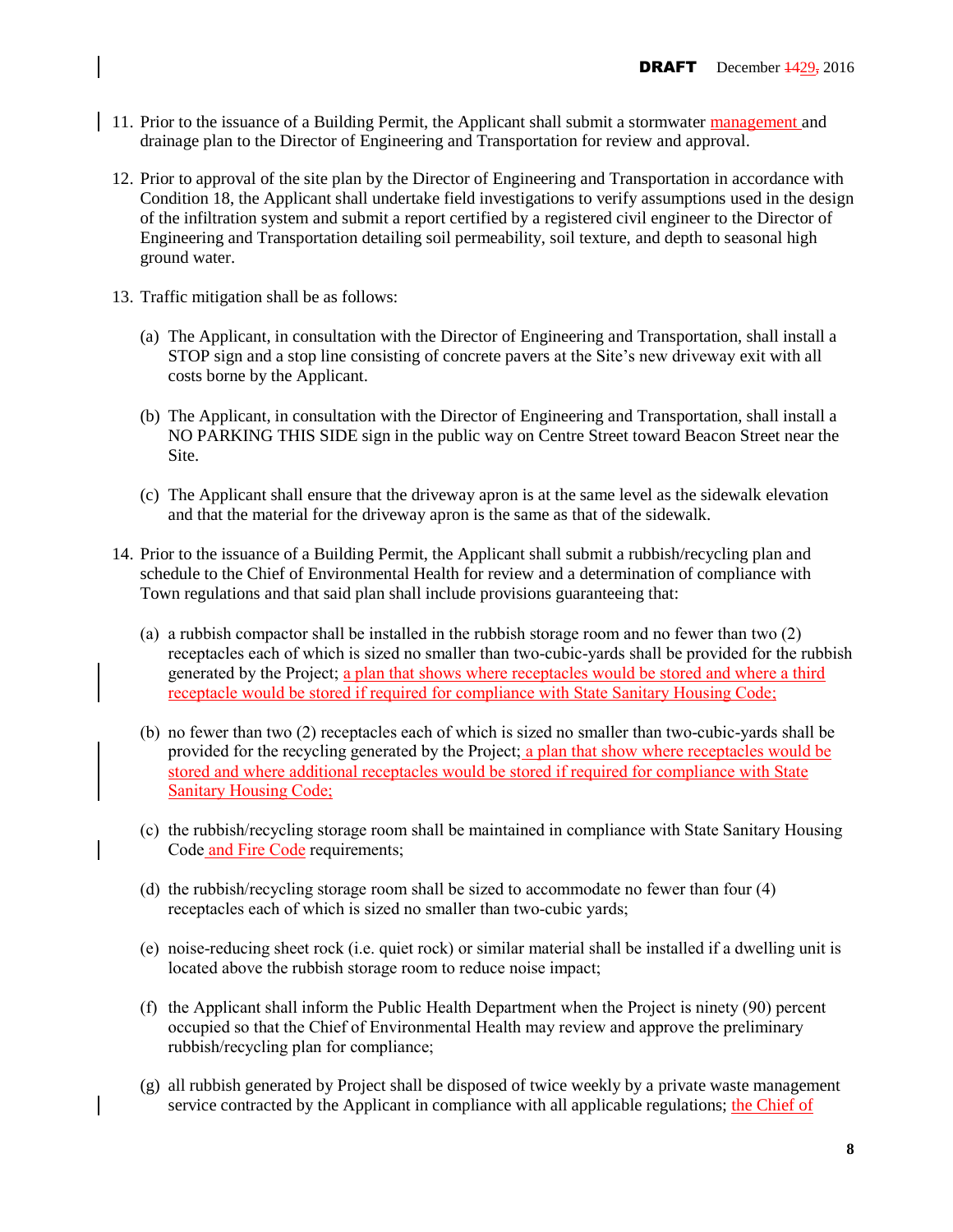Environmental Health shall review and approve a request for a third pick-up day;

- (h) all recycling generated by Project shall disposed of twice weekly by a private waste management service contracted by the Applicant in compliance with all applicable regulations;
- (i) the schedule for the Applicant's rubbish and recycling pick-up demonstrating compliance with Town bylaws;
- (j) rubbish and recycling receptacles shall not be stored in the public way at any time;
- (k) rubbish and recycling receptacles shall not be stored in the front yard from 8:00 AM to 11 PM on weekdays and weekends.
- 15. Plantings within five feet of the either side of the driveway and within the first six feet of the front yard shall be no higher than three (3) feet for optimal driver visibility.
- 16. When fifty (50) percent of the certificates of occupancy are issued, the Applicant shall demonstrate to the Building Commissioner that the Project complies with the Town Noise By-Law. Prior to the issuance of the final certificate of occupancy, the Applicant shall demonstrate to the Building Commissioner that the Project complies with the Town Noise By-Law.
- 17. Prior to the issuance of a Building Permit, the Applicant shall submit a construction management plan to the Building Commissioner and the Director of Engineering and Transportation for review and approval.
- 18. Prior to the issuance of a Bbuilding Ppermit, for each the building or portion thereof, the Applicant shall comply with the Public Works Department's Site Plan Review Checklist and with the Building Department's Certificate of Occupancy Process, as verified by the review and approval of the Director of Engineering and Transportation and the Building Commissioner.
- 19. Prior to the issuance of the final Certificate of Occupancy for the Project, the Applicant's registered architect and professional engineer shall certify in writing to the Building Commissioner that the Project complies with the Site Plans and the Architectural Plans, including the modifications required by this Decision.
- 20. Prior to Commencement of Construction, the Applicant shall provide the Director of Engineering and Transportation with plans showing that no erosion from the Site will cause deposition of soil or sediment upon adjacent properties or public ways. For purposes of this Decision "Commencement of Construction" shall mean the initial disturbance of soils associated with clearing, grading, or excavating activities or other construction activities; the placement of or mobilization for construction activities including but not limited to placing materials or construction equipment on the Site and removal or disconnection of utilities or water or sewer lines; any alteration, repair or improvements to a building or structure.
- *20.21.* Prior to Commencement of Construction, the Applicant shall conduct a pre-construction survey of the above and below grade structures among properties sharing a lot line with the Site, subject to the abutters' permission to grant the Applicant access to their properties. Any damage to structures within this area due to construction of the Project shall be the financial responsibility of the Applicant to repair.
- 21.22. There shall be no blasting during construction at the Site.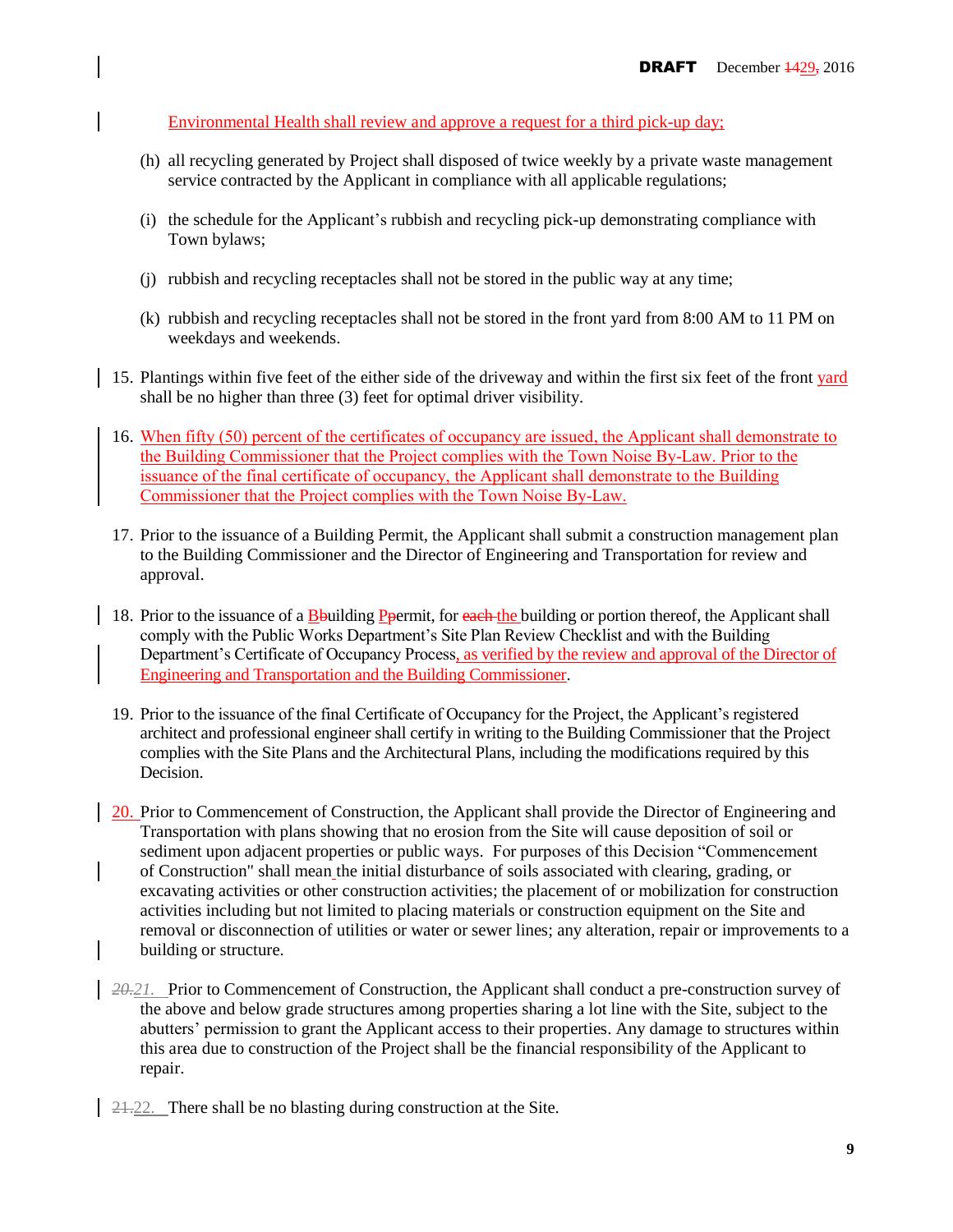- 22.23. Prior to the issuance of the first Certificate of Occupancy, the Applicant shall submit as-built plans certified by a registered architect to the Building Commissioner to determine conformance with the approved plans and the Conditions of the Decision.
- $23.24$ . During construction and initial leasing, the Applicant may post on Site no more than one  $(1)$ temporary sign for the Project, no greater than twenty  $(20)$  square feet  $(20 \text{ sf})$ , with the design and location subject to review and approval by the Assistant Director for Regulatory Planning.
- $\frac{24.25}{ }$ . After the issuance of the final Certificate of Occupancy, before the Applicant replaces or changes any exterior materials the Applicant shall submit plans showing replacement materials, colors, and window profiles for the review and approval of the Assistant Director for Regulatory Planning, if they are other than those indicated on the plans listed under Conditions 6 and 8.
- $25.26$ . Contemporaneously with sending or within ten (10) days of receiving any and all correspondence with the Massachusetts Historical Commission or the Massachusetts Secretary of Energy  $\&$ Environmental Affairs concerning the Project, the Applicant shall provide the Board and the Brookline Preservation Commission with copies.
- $26-27$ . Prior to the issuance of a Bbuilding Ppermit, the Applicant shall submit a Transportation Access Plan ("TAP") for reducing the number of vehicular trips to and from the Project, to be prepared in accordance with the Transportation Access Plan Guidelines of the Town (Sec. 5.09.3.c.6) of the Zoning Bylaw, and which shall be subject to the review of the review and approval of the Director of Engineering and Transportation. Mitigation measures in the TAP shall include the Applicant (i) providing fifty (50) percent subsidies for its employees' public transit costs; (ii) providing on-site sale of MBTA passes; (iii) providing no fewer than twenty-two (22) racks for secure bicycle storage and (iv) publicizing transit options.

# **Housing**

- 27.28. As a condition of any approval hereunder, at least 20% of the units shall be and shall remain affordable and shall be marketed to eligible households whose annual income may not exceed 50% of area median income ("AMI"), adjusted for household size, as determined by the United States Department of Housing and Urban Development (the "Affordable Units"); and subject to approval by the Subsidizing Agency, as defined in 760 CMR 56.02, as the project administrator, the Affordable Units and the remaining units shall be eligible to be included in the Town's SHI.
- 28.29. The Affordable Units shall be dispersed throughout the Project and shall have the same bedroom "ratio" or "mix" as the other Market Rate units in the Project, subject to the approval of the Subsidizing Agency. The specific units in the Project designated as the Affordable Units may change from time to time, provided that there shall be no fewer than eight (8) units in the Project which are Affordable Units.

29.30. Affordable Units shall:

- a. Be evenly dispersed throughout the project
- b. Be indistinguishable from the market rate units in external appearance
- c. Have the same interior finishes as the market rate units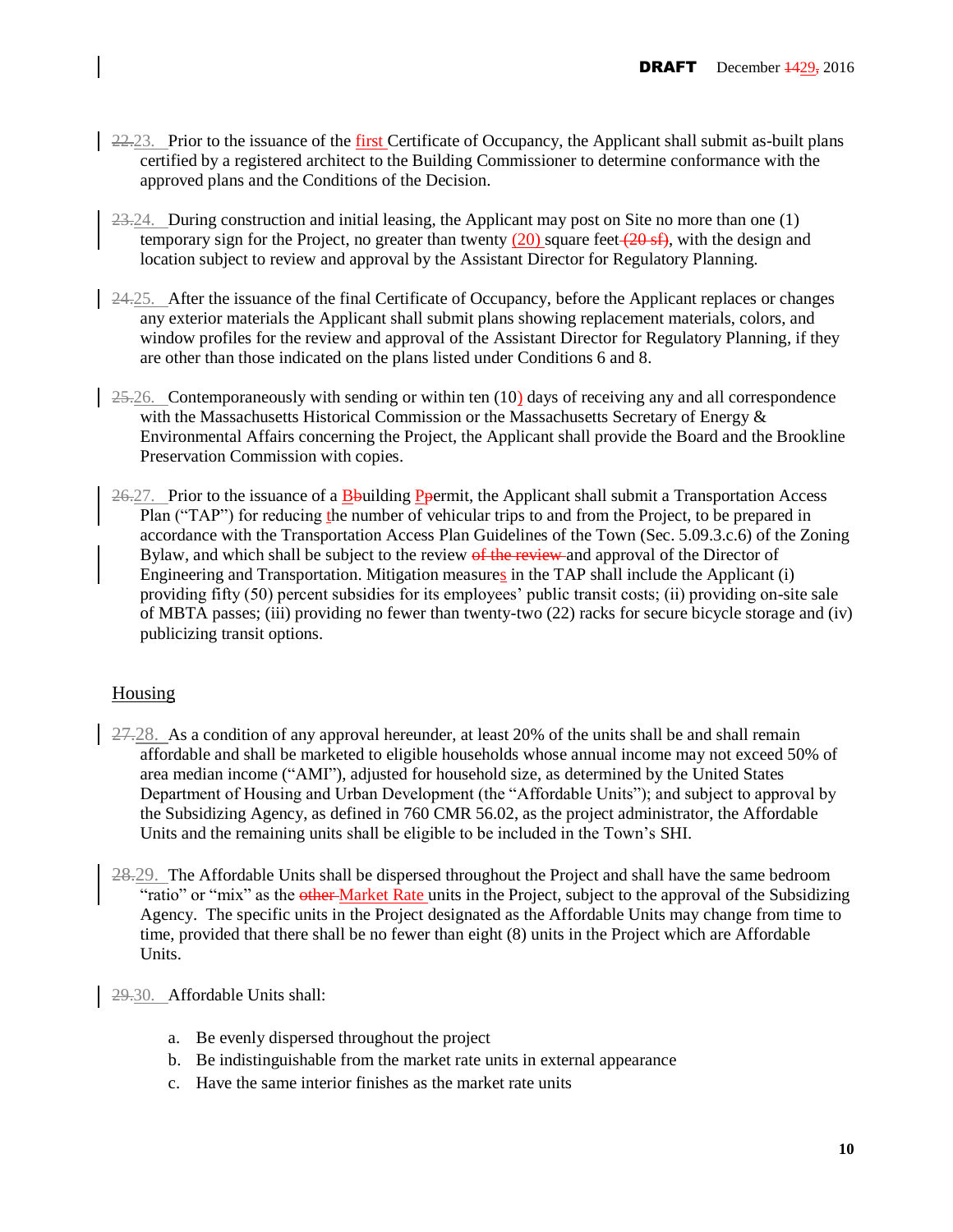- d. Contain the same square footage as the average size of the Project's market rate units containing the same number of bedrooms
- 30.31. All leases for the units in the Project shall include language stating that tenants may not use dens, living rooms, or dining rooms as bedrooms. Lease and occupancy agreements shall be for a term of not less than six (6) months. Nightly rentals shall not be permitted.
	- 31.32. Prior to the issuance of a Certificate of Occupancy by the Building Commissioner, the Director of Planning and Community Development will review and approve the distribution of units between affordable and market rate to ensure that the floor plans and amenities of the affordable units relative to the market rate units are consistent with the conditions of Subsidizing Agency's approval of the Project.
- 32.33. Local Preference: The Applicant shall work with the Director of Community Development to request that no less than 70% of the affordable units be awarded to households with local preference during the initial lottery, defined as a household with member who (a) lives or works in Brookline; (b) is employed by the Town or the Brookline Housing Authority; or (c) has at least one child enrolled in the Brookline public school system, subject to the approval of the Subsidizing Agency.
- $\frac{33.34}{8}$ . The Director of Community Development must review the affirmative marketing plan for the Affordable Units before it is submitted to the Subsidizing Agency for final approval. The Director of Community Development will work with the Applicant to market the Affordable Units, specifically identifying appropriate local outreach venues.
	- 34.35. For the period in which the Pproject is being monitored by the Subsidizing Agency, upon the Town's request, the owner shall share all monitoring reports with the Director of Community Development including annual rent increases and information verifying income eligibility for affordable units.
- 35.36. Eight (8) units in the Project shall in perpetuity be Affordable Units. After the Subsidizing Agency has given written notice to the Town, as set forth in 760 CMR 56.05(13), that the Subsidy, as defined in 760 CMR 56.02, will expire and prior to the expiration of the Subsidy, the Applicant shall enter into a Permanent Restriction/Regulatory Agreement with the Town (the "Town Regulatory Agreement"), which the Applicant shall record with the Norfolk County Registry of Deeds. The Town Regulatory Agreement shall require that (i) the Project shall remain a rental project in perpetuity, (ii) there shall be eight (8) Affordable Units in perpetuity as set forth in Condition 28, (iii) all of the units shall be eligible for inclusion in the SHI in perpetuity. An outline of the terms of the Town Regulatory Agreement is attached as Exhibit 2.
- 36.37. When the Town Regulatory Agreement takes effect, the affordability requirements set forth in this Decision shall be monitored and enforceable by the Town. From and after such time as the Town becomes responsible for monitoring the affordability requirements, the Applicant shall provide the Town with a reasonable fee to cover the costs of such monitoring and enforcement.
- 37.38. Subject to the requirements of the Subsidizing Agency to monitor and enforce the provisions of the Subsidizing Agency Agreements (as defined in Exhibit 2, Terms to Be Included in Replacement Town Regulatory Agreement) relative to limited dividends from the Project during the Subsidy Period (as defined in Exhibit 2, Terms to Be Included in Replacement Town Regulatory Agreement), the Applicant shall provide a copy to the Board of Selectmen of any and all certifications, statements,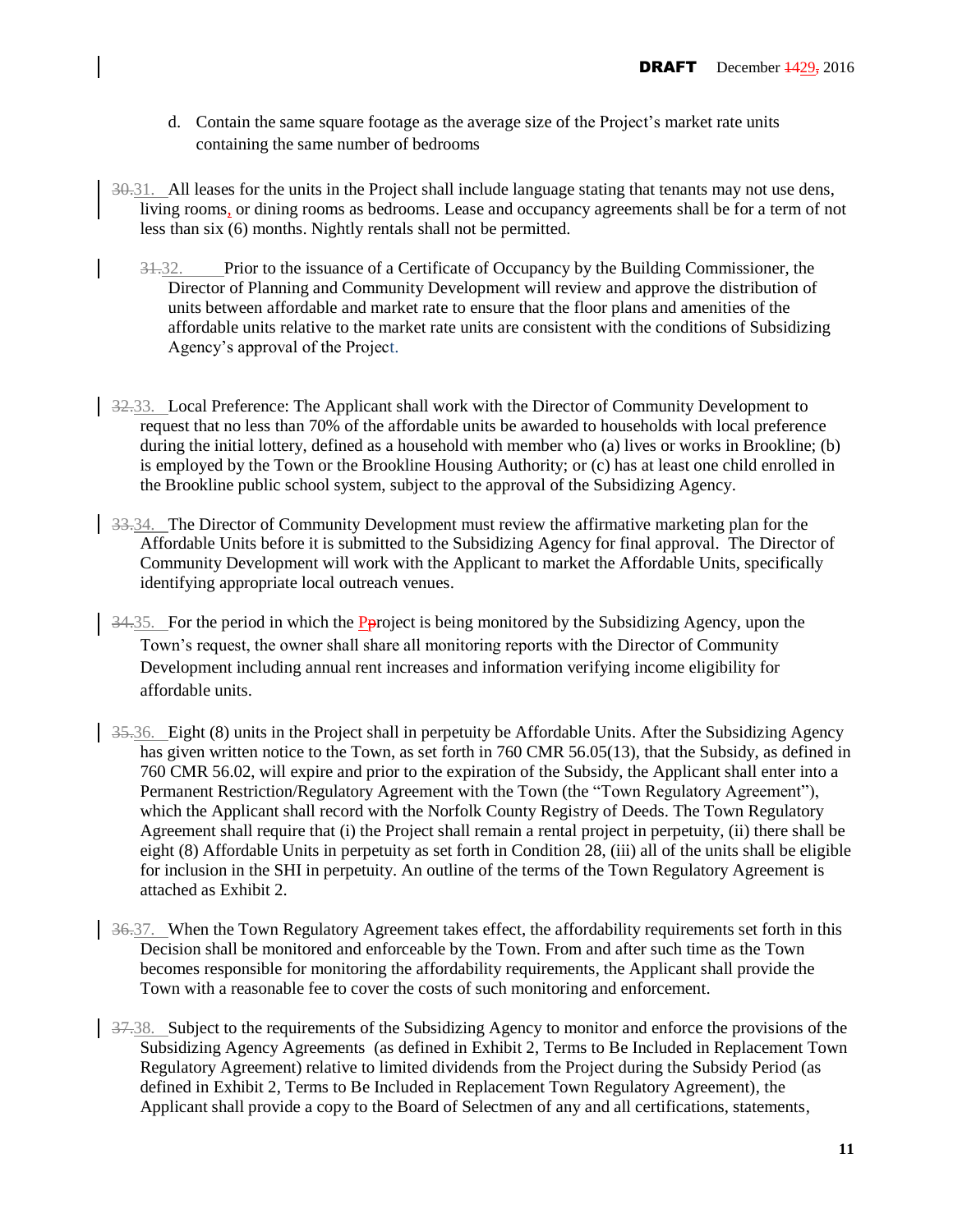reports, appraisals, and notices, including but not limited to requests by Applicant to the Subsidizing Agency to revalue Applicant's equity in the Project, made by Applicant to the Subsidizing Agency relative to the Applicant's compliance with the limited dividend provisions in the Subsidizing Agency Agreements (e.g. all statements required to be submitted to the Subsidizing Agency as set forth in the Subsidizing Agency's regulatory agreement), contemporaneous with the Applicant's delivery of such documents to the Subsidizing Agency. The Applicant shall be bound by all terms contained in the Subsidizing Agency Agreements, including the terms pertaining to limited dividends and the use of development revenues.

- 38.39. The Town will not issue a building permit for the Project without review of final plans by the Director of Community Development and final approval from the Subsidizing Agency.
- *39.40.* No more than four (4) certificates of occupancy shall be issued by the Building Commissioner for units designated for rent at fair market rents (the "Market Rate Units") until at least one (1) certificate of occupancy is issued for an Affordable Unit. No more than twenty-eight (28) certificates of occupancy for market-rate units shall be issued until at least seven (7) occupancy permits for Affordable Units are issued.

### Fire Safety

- $40.41$ . Prior to the issuance of a B-building P-permit, the Fire Chief or his designee shall review and approve the final site plan, including without limitation, to ensure that fences and landscaping do not impede firefighter access to the lower windows.
- 41.42. Prior to the application issuance for a Building Permit, the Applicant shall certify in writing to the Fire Chief and the Building Commissioner that (a) the building have has enhanced NFPA-13 (or latest versions of the NFPA code) designed sprinkler systems and (b) the building in the Project have direct alarm notification to the Fire Department designed in accordance with the latest version of Building and Fire codes.

## Infrastructure

- 42.43. The following portions of the Project shall be and shall remain forever private and the Town shall not have, now or ever, any legal responsibility for their operation, maintenance, repair, or replacement:
	- (a) The on-site stormwater management system;
	- (b) All sewer, stormwater and water connection, lines and equipment required, from the public way to the building;
	- (c) All site utilities including domestic water, fire protection, gas if applicable, electric, telephone, and cable system.
- 43.44. The Applicant shall operate and maintain all of the foregoing in Condition 43 in good working condition and repair at all times at its sole cost.
- 44.45. Prior to issuance of a Building Permit, all water, stormwater and sewage facility designs shall be subject to review and approval by the Director of Engineering and Transportation.

### Pre-Building Permit Review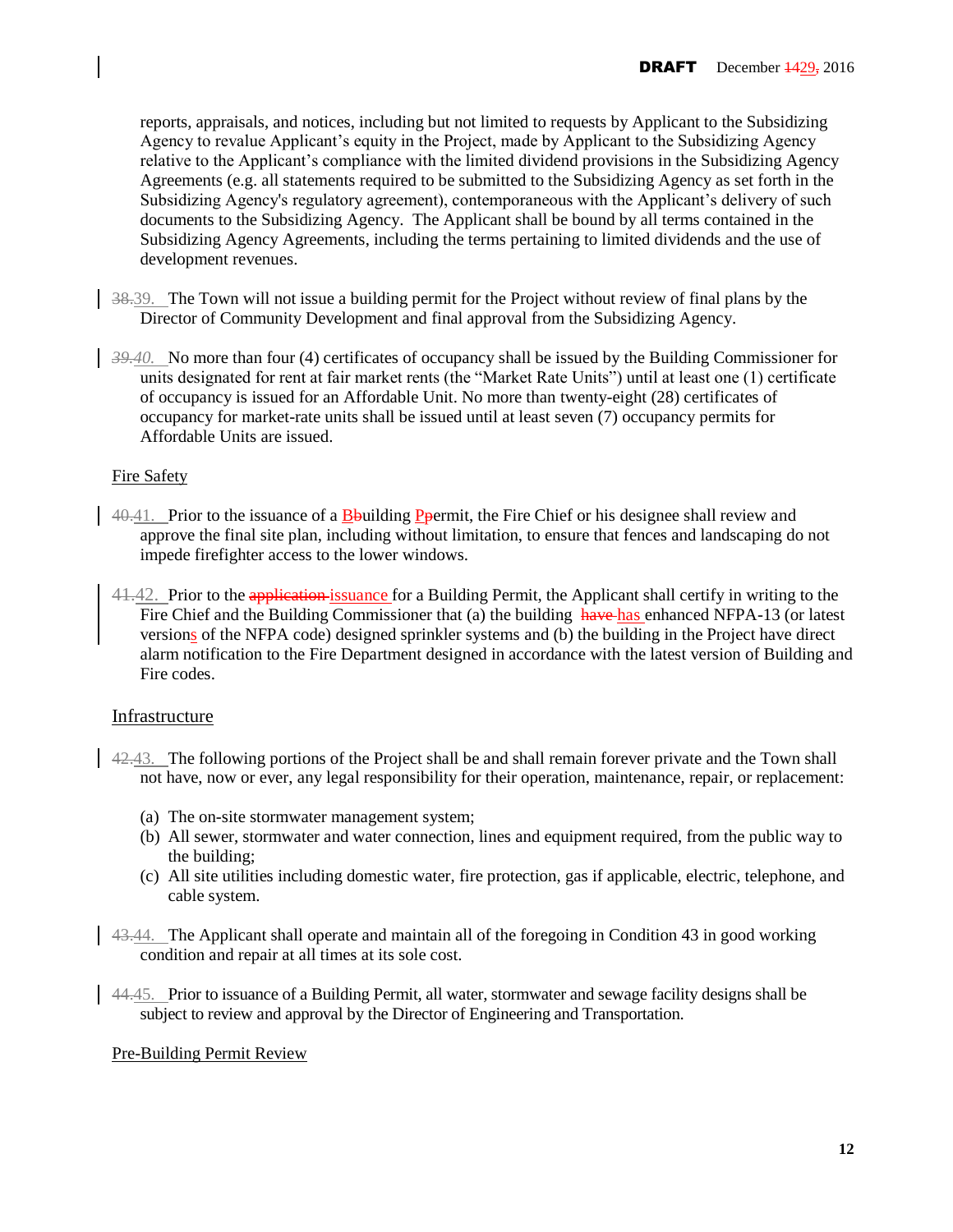- 45.46. Prior to issuance of a Building Permit, the Applicant shall demonstrate to the satisfaction of the Building Commissioner that:
	- (a) Final site plans and architectural plans have been reviewed and approved by the Assistant Director for Regulatory Planning in accordance with Conditions 6 and 8.
	- (b) The Director of Engineering and Transportation has reviewed and approved the final site and lighting plans in accordance with Condition 9 and 18, the final stormwater management and drainage plans in accordance with Condition 11, the water, stormwater and sewage facility designs in accordance with Condition 45, the erosion control plans in accordance with Condition 20, and the report on the condition of pavement surfaces in accordance with Condition 52 and all other items requiring review, verification, or approval by or to the satisfaction of by the Director of Engineering and Transportation as listed in these Conditions.
	- (c) It has paid all fees and funded all improvements required pursuant to Condition 13 and, if applicable, Condition 10.
	- (d) It has initiated and participated in a pre-construction meeting to discuss the proposed construction schedule with its contractor and the Town, including but not limited to the Building Commissioner, Director of Engineering and Transportation, and the Fire Chief.
	- (e) All required local, state and federal approvals and permits have been obtained and it has obtained Final Approval from the Subsidizing Agency as provided in 760 CMR 56.05(8)(c)(2) and (3).
	- (f) The Building Commissioner has approved the Construction Management Plan (Condition 17).
	- (g) The Chief of Environmental Health has reviewed and approved the rubbish/recycling plan in accordance with Condition 14.
	- (h) The Subsidizing Agency has granted the Subsidy as provided in 760 CMR 56.05(8)(c)(1).
	- (i) The Director of Community Development has reviewed the final plans in accordance with Condition 39.
	- (j) The Fire Chief or his designee has reviewed and approved the final site plan in accordance with Condition 41.
	- (k) The Town Arborist has reviewed a plan to protect existing street trees or add new street trees in accordance with Condition 10.

#### Construction

46.47. During construction, the Applicant shall conform with all local, state, and federal laws regarding air quality, noise, vibration, dust, and blocking of any roads. The Applicant shall at all times use reasonable means to minimize inconvenience to residents in the general area. The Applicant shall provide the Police Department with the name and 24-hour telephone number for the project manager responsible for construction. The hours for operation of construction equipment, deliveries and personnel are limited to: Monday through Friday (excluding Federal and State holidays) from 7:00 am to 5:00 pm; and Saturday from 8:30 am to 5:00 pm. Any noise or traffic complaints during these hours will be investigated by the appropriate Town agencies and departments.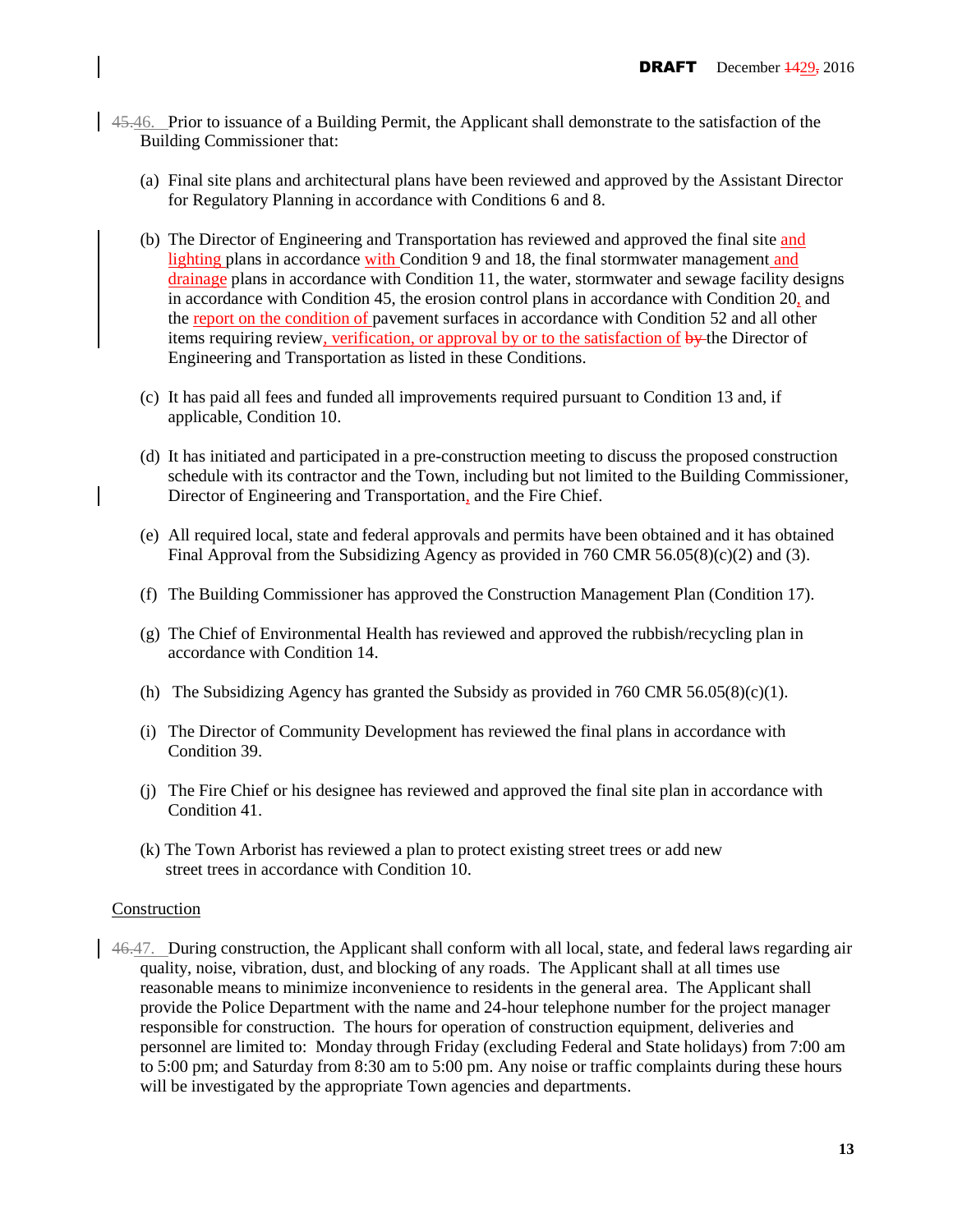- 47.48. Prior to Commencement of Construction and subject to approval by the Building Commissioner, the Applicant shall provide a Construction Management Plan that shall include but not be limited to: designation of truck routes (the condition of pavement surfaces of such routes before and after construction to be documented); a survey of existing trees on the Site and the public way and measures to ensure tree protection during construction; limit of work areas; where construction vehicles, materials and equipment will be stored; parking hours and locations for construction workers' vehicles; location of portable toilets; rodent and insect control plan; dust/airborne particle control; security fencing; trash areas; construction trailer locations; the timetable for excavation and overall earthwork operation; and the number of necessary truck trips.
- 48.49. The Applicant shall make all reasonable efforts to ensure that the entire construction period from Commencement of Construction to the date of issuance of the final Certificate of Occupancy shall be no more than thirty (30) months except subject to causes beyond the Applicant's reasonable control. Applicant may seek an extension of the foregoing requirement pursuant to 760 CMR 56.05(11).
- 49.50. The Applicant shall keep in optimum working order any and all construction equipment that makes sounds.
- 50.51. Upon the request of the Director of Engineering and Transportation and the Building Commissioner, the Applicant shall provide written reports during construction outlining the status of the Project.
- $\frac{51.52}{\pi}$  Prior to Commencement of Construction, the Applicant shall provide the Director of Engineering and Transportation with a report and photographs of the condition of pavement surfaces along truck routes before Construction Commencement and then again prior to issuance of a Certificate of Occupancy to ensure construction traffic does not adversely affect the pavement.

### General

- 52.53. The provisions of this Comprehensive Permit shall be binding upon the heirs, successors and assigns of the Applicant and the obligations shall run with the land.
- 53.54. Any reference to Town staff shall be read to include a designee (either other staff members or a consultant) of that person or of the head of the respective Town department or division
- 54.55. If any part of this Decision is for any reason held invalid or unenforceable, such invalidity or unenforceability shall not affect the validity of any other portion of this Decision.
- 55.56. Upon execution by the members of the Board, the Clerk of the Board is directed to file this Decision with the Town Clerk and send a copy to the Applicant by certified mail, return receipt requested.
- 56.57. Any person aggrieved by this Decision may appeal pursuant to M.G.L. c.40B, Sec. 21.
- 57.58. This Comprehensive Permit shall expire if construction is not commenced within three (3) years from the date this Decision becomes final as provided in 760 CMR 56.05(12)(c), subject to the tolling provisions of 760 CMR 56.05(12)(c). For purposes of this paragraph only, commencement of construction is defined as the construction of the foundation of the Project's building. The Applicant may apply to the Board for extensions of this Comprehensive Permit in accordance with 760 CMR 56.05(12)(c).